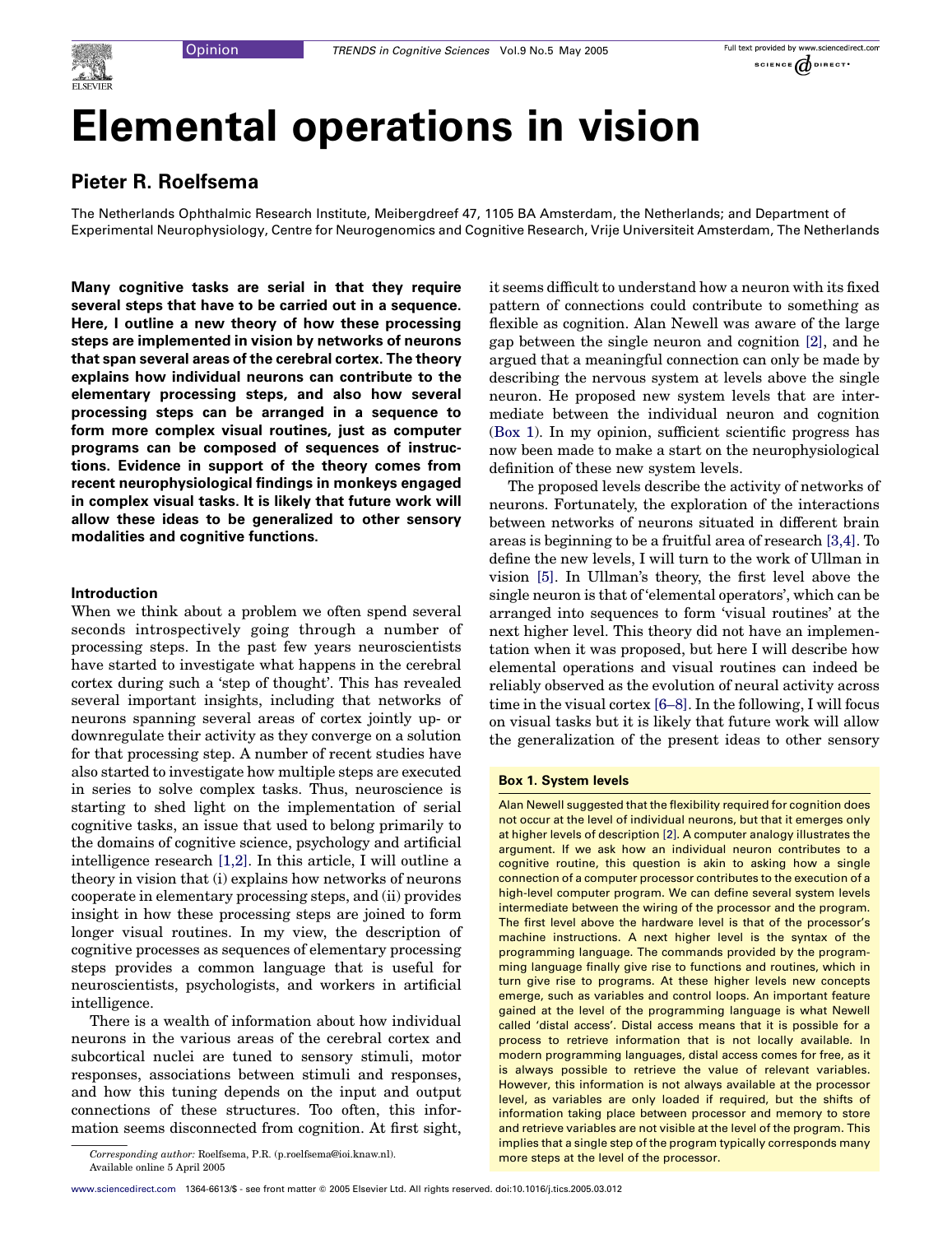<span id="page-1-0"></span>modalities and higher cognitive functions, such as navigation, language and reasoning in specific domains [\[1\].](#page-6-0)

#### The base representation

The first cortical process that occurs when we present a visual image to a subject is that many visual features in the image are extracted in parallel by specialized areas of the visual cortex. Early visual areas extract contours; higher visual areas extract more complex features, like form-features, patterns of motion, and so on. This initial phase is mainly determined by the selectivity of the feedforward connections that propagate activity from lower to higher cortical areas [\[9\].](#page-6-0) The 'feedforward sweep' proceeds very rapidly so that most of the basic features are available within 100 or 120 ms after stimulus appearance. It is convenient to call this initial pattern of neuronal activity distributed across the many visual areas the 'base representation' [\[5,10,11\]](#page-6-0).

The base representation is a good start, but it does not solve all problems in vision. Some of these unsolved problems are caused by the distributed nature of the neuronal representations, implying that features of a single object, like its location and shape, are represented in different visual areas [\[12\]](#page-6-0). This poses 'binding problems' when there is more than one visual object in view [\[13,14\]](#page-6-0). If the image contains e.g. a dog on the left and a cat on the right, then the base representation encodes the features LEFT, RIGHT, DOG and CAT, but it may not distinguish the image from another one that contains a cat on the left and a dog on the right. The binding problem can be solved by the inclusion of conjunction detectors in the base representation, such as DOG\_LEFT neurons that respond only to dogs on the left. These hardwired conjunctions have been called 'base-groupings' [\[10\].](#page-6-0) Although useful, base-grouping fails as the single strategy for binding, as there are many more conjunctions possible than neurons available to encode them [\[14\]](#page-6-0). Additional conjunctions have to be computed 'on the fly' if required by the task, and this is one of the tasks of elemental operators.

## Elemental operators

In Ullman's theory, elemental operations are the first system level above the level of the single neuron. Table 1 lists several operations useful for vision. There are two gross categories. 'Binding operators' establish groupings that are not computed in the base representation, and 'maintenance operators' store intermediate results for use at a later point in time. In addition, there are a few operators that are not so easily classified. The list of Table 1 is probably not exhaustive, and future research might well add some elemental operators and remove others.

## Binding operators

Tracing. [Figure 1a](#page-2-0) illustrates a task that requires one of the binding operators – tracing. The observer's task is to identify all squares that are connected to the yellow square. The computation of connectedness in the base representation is difficult, if not impossible, because the visual cortex cannot reserve a neuron for every possible configuration of connected squares. The tracing operator's

job is to compute connectedness [\[5,15\]](#page-6-0). It can be implemented within a single retinotopic area of the visual cortex [\(Figure 1](#page-2-0)b; implementations that use lower as well as higher visual areas are discussed in [\[10,16\]](#page-6-0)). When the image appears, feedforward connections from the retina activate a subset of the neurons (circles coloured brown) that form the base representation.

The tracing operator uses horizontal connections, which exist between neurons that respond to neighboring squares, to spread an increase in activity. It requires that the enhanced activity only spreads between neurons of the base representation (i.e. only neurons with a square in their receptive field). According to this rule, horizontal connections between active neurons can spread the activity enhancement, and they are therefore enabled (thick lines joining dots in [Figure 1](#page-2-0)b,c), and the other connections are disabled (thin lines). We refer to the set of enabled connections as 'interaction skeleton', which links neurons that respond to connected squares. Small changes in the image cause small changes in the set of enabled connections, but fundamentally change the set of neurons that are linked (compare Image 1 and Image 2 in [Figure 1b](#page-2-0)). Linkage by the interaction skeleton is implicit and cannot influence processing because other neurons cannot 'see' the pattern of enabled connections. It is the task of the tracing operator to make this grouping explicit. At step 1, an activity enhancement begins to spread from the yellow square to all neurons that respond to squares connected to it (black neurons in [Figure 1c](#page-2-0)), thereby labeling all neurons that respond to a single perceptual group. Making groupings explicit by the spread of activity has been called incremental grouping [\[10\]](#page-6-0).

We trained macaque monkeys to carry out such a curvetracing task and obtained evidence that this operator is indeed implemented in the visual cortex. Neurons in the primary visual cortex responding to the traced curve had stronger activity than neurons responding to other, taskirrelevant contours [\[17\]](#page-6-0). This response-enhancement was not observed during the initial visual response, 40 ms after the presentation of the array, but it evolved across time, beginning at about 150 ms at the initial contour segments, with more distant segments evidencing this

Table 1. List of elemental operators that can be used to build visual routines

| <b>Operator</b>             | Type           | Implementation            |
|-----------------------------|----------------|---------------------------|
| Visual search               | <b>Binding</b> | Label spreading           |
| Cuing                       | <b>Binding</b> | Label spreading           |
| Trace                       | Binding        | Label spreading           |
| Region filling <sup>a</sup> | Binding        | Label spreading           |
| Association <sup>b</sup>    | <b>Binding</b> | Label spreading           |
| Working memory              | Maintenance    | Persistent firing         |
| Suppression <sup>c</sup>    | Maintenance    | Active/passive inhibition |
|                             | Other          | Unknown                   |
| Motor act <sup>e</sup>      | Output         | Body movement             |
| Matching <sup>d</sup>       |                |                           |

<sup>a</sup>The region-filling operator labels regions occupied by a single perceptual object, generalizing the curve-tracing operator to 2 dimensions.

<sup>b</sup>Linkage of arbitrary features that co-occur repeatedly.

<sup>c</sup>Removal of the neuronal response enhancement from features that were relevant at some point in time but lost their relevance later.

<sup>e</sup>The target of an upcoming eye or limb movement is specified by the focus of response enhancement in areas tuned to locations [\[53\].](#page-7-0) Other elemental operators can supply the information that instructs such a movement.

d Detects similarities and differences between stimuli [\[52\].](#page-7-0)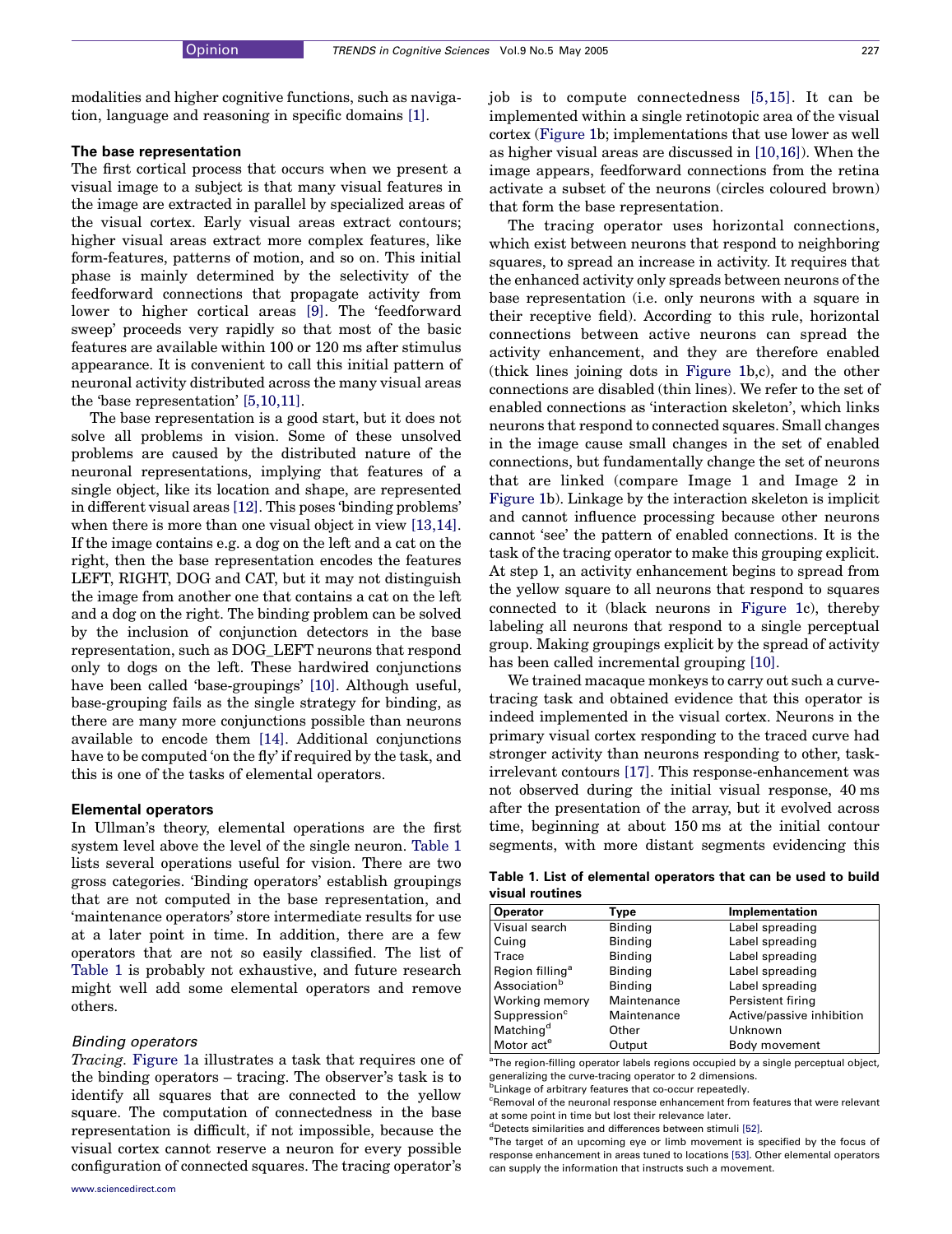<span id="page-2-0"></span>

Figure 1. Implementation of the tracing operator. (a) Tracing task. The aim is to find all squares that are connected to the yellow one. (b) Tracing operator. Retinotopic area that contains a neuron for every square. Bottom-up input from the image activates some of the neurons (brown circles), and these cells form the base representation. Horizontal connections between activated neurons are enabled (thick lines), whereas the other connections are disabled (thin lines). The network of enabled connections is called interaction skeleton. A comparison of image 1 and 2 illustrates that different images enable different sets of horizontal connections. (c) If an enhancement of the neuronal responses (black circles) is injected at the representation of the yellow square, then it can spread through the network of enabled connections until all the squares that belong to a single object have been labelled.

response-enhancement at even later times, especially when the traced curve coursed near irrelevant curves [\[18\].](#page-6-0) Put another way, this response enhancement gradually spreads among the neurons that respond to connected squares until the whole object is eventually 'labelled' by an enhanced firing rate. When tracing is ready, the enhanced activity identifies all image elements that are connected to each other, and it thereby 'binds' them into a coherent object representation.

Visual search and cuing. Visual search and spatial cuing can also be viewed as binding operators. In search, the observer's task is to determine the location of a predefined shape [\(Figure 2](#page-3-0)a). Conversely, in cuing, a location is given and the task is to report the features of the object at that location. [Figure 2](#page-3-0) illustrates the key ideas behind neural network models of search and cuing [\[19–21\],](#page-6-0) here implemented as an interaction between three visual areas. The first area contains neurons with large receptive fields (RFs) encoding colours irrespective of their location ([Figure 2](#page-3-0)b: TI, or translational invariant). The second consists of neurons that encode the location of relevant objects irrespective of their features as a saliency map (SaM) [\[22\]](#page-6-0), and the third area is an early visual area (EV) where neurons are tuned to conjunctions between colours and locations (a form of base-grouping).

The model assumes that neurons in EV tuned to a particular colour and retinotopic location are reciprocally connected to TI units that encode the same colour, and to SaM units that encode the same location. In [Figure 2](#page-3-0)b, two objects are presented, and feedforward connections activate cells in TI tuned to two colours, neurons in SaM tuned to two locations, and cells in EV tuned to the respective colour–location conjunctions (grey circles in [Figure 2b](#page-3-0) are neurons activated by feedforward connections). In this base representation, the internal skeleton of connections between the activated neurons is enabled (thick lines). A different input pattern activates different neurons in the base representation and thereby enables a different pattern of connections. Note that for both images, only neurons that encode features of the same object are linked. The pattern of enabled connections is implicit; that is, not visible to neurons in other areas. To make the groupings explicit, elemental operators have to spread a response enhancement through the network. If the task is to search for the yellow item, for example, then the activity of TI units tuned to yellow is facilitated [\(Figure 2c](#page-3-0)). The enhanced activity will spread through EV to neurons in SaM that encode the location of the yellow object. Conversely, if the task is to identify the colour at a given location, as in a spatial cuing task, then the activity enhancement is injected in SaM and spreads to neurons in TI encoding the appropriate colour [\(Figure 2d](#page-3-0)).

In this simple example little may seem to be gained by the incremental grouping process, as conjunctions between colours and locations are also available as base groupings in EV. Modeling studies demonstrated, however, that the scheme can be generalized to encode conjunctions between complex shapes and locations not encoded as base groupings (i.e. not repeated at every retinotopic location) [\[19,23\].](#page-6-0) Importantly, the proposed implementation is supported by neurophysiological data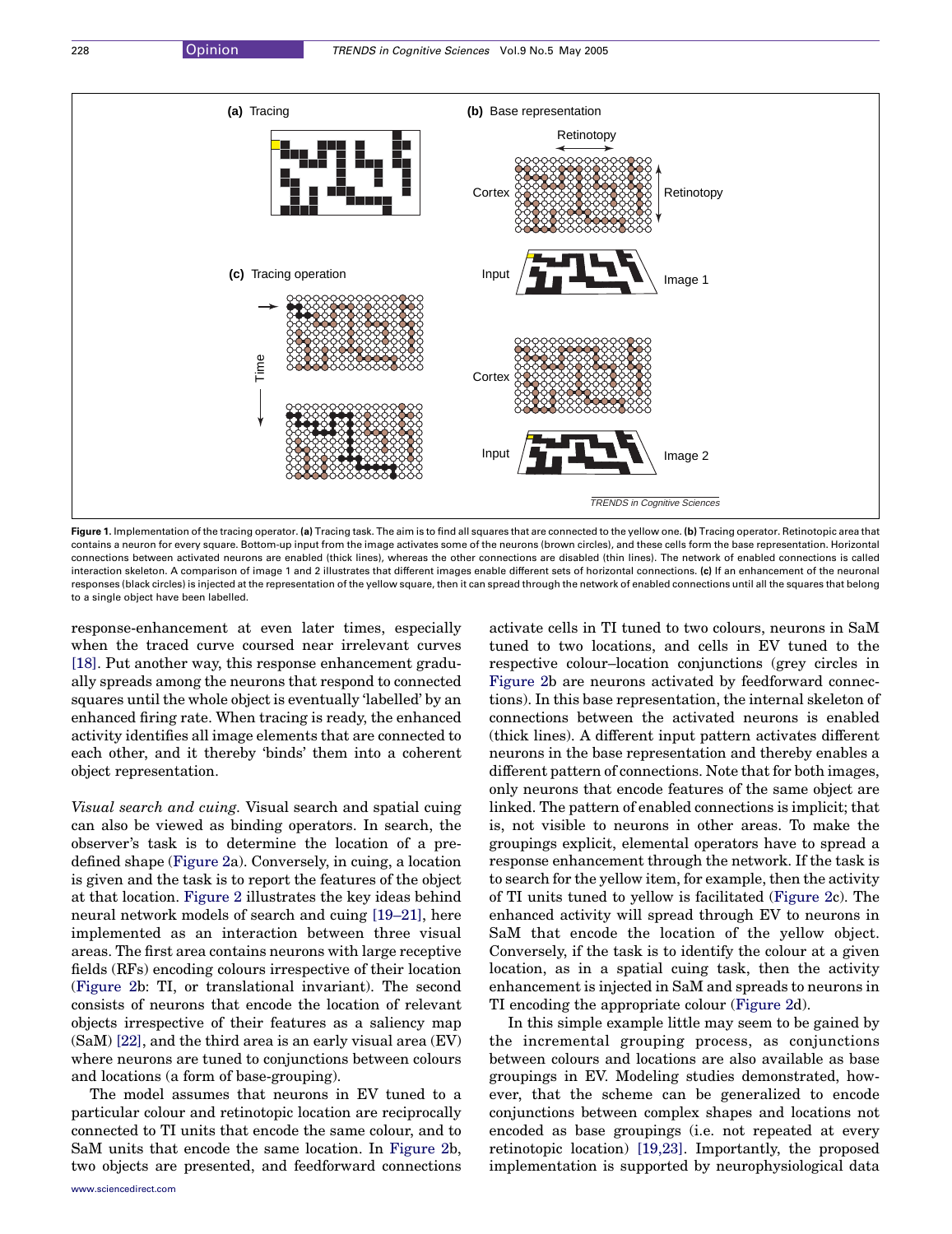<span id="page-3-0"></span>

Figure 2. Implementation of search and cuing. (a) Search task. Where is the yellow object? (b) Models of visual search include multiple visual areas. TI is a colour-selective area with neurons that have a translationally invariant representation (large RFs). EV is an early visual area with colour selective neurons that have a small RF. SaM is a saliency map; an area with neurons tuned to spatial locations, but not selective for other visual features. Neurons in EV are reciprocally connected with neurons in TI with a similar colour tuning, and with neurons in SaM with a similar spatial tuning. Bottom-up input from the image activates a subset of the neurons (grey circles are the active neurons), and it thereby enables a subset of the connections (thick lines). Several disabled connections are shown as dashed lines. A comparison of image 3 and 4 illustrates that different images enable different sets of interareal connections. (c) During search for yellow, neurons tuned to yellow in TI increase their response. The enhanced activity spreads through EV to the neurons in SaM that encode the location where the yellow item can be found. (d) In a cuing task, neurons in SaM with a RF at the cued location enhance their response. This response enhancement spreads through EV to neurons in TI that encode the colour present at the cued location.

as neurons in early visual areas [\[24–27\],](#page-6-0) areas that encode shapes [\[28\]](#page-6-0) as well as in areas with saliency maps [\[29,30\]](#page-6-0) enhance their response if they encode features of the target object during search and cuing.

Distal access. Binding operators provide access to all features of an object (distal access; see Box 1), in spite its distributed representation across many areas of visual cortex. The operators ensure that it does not matter whether an object is cued by location, shape, or one of its contours. Studies on the time required by binding operators consistently provide estimates between 100 and 300 ms [\[17,25,31\].](#page-6-0) Thus, as predicted by Newell [\[2\]](#page-6-0), the time required to realize distal access is one order of magnitude longer than the time required for an interaction between neighboring cells  $(\sim 10 \text{ms})$  [\[32\],](#page-6-0) and two orders of magnitude longer than an action potential  $(\sim 1 \,\text{ms})$ . These neurophysiological findings also have clear-cut descriptions in psychology. Visual search, cuing, and also tracing involve shifts of visual attention [\[33–36\]](#page-7-0). Taken together then, descriptions from psychology (visual attention), neurophysiology (rate enhancement), and artificial intelligence (distal access) have started to converge.

#### Maintenance operators

It is not enough to select an object, but the observer must be able to maintain the object in memory for future cognitive manipulations. Working memory is the key process that permits the temporary storage of information [\[37\].](#page-7-0) Features that are attended, that is, labelled by an enhanced response, have a higher probability of being remembered. In many areas of the visual and frontal cortex, the neuronal response enhancement for a to-beremembered item persists when the visual target is removed from sight [\[8,38,39\].](#page-6-0) Thus, many of the areas that implement elemental operations can maintain the results of these computations during memory delays. It is also possible to execute an eye- or limb movement to maintain information across memory delays (see Box 2 for an example). Having listed several the elemental operations, I will now turn to the question of how they can be arranged in a sequence to solve more complex tasks.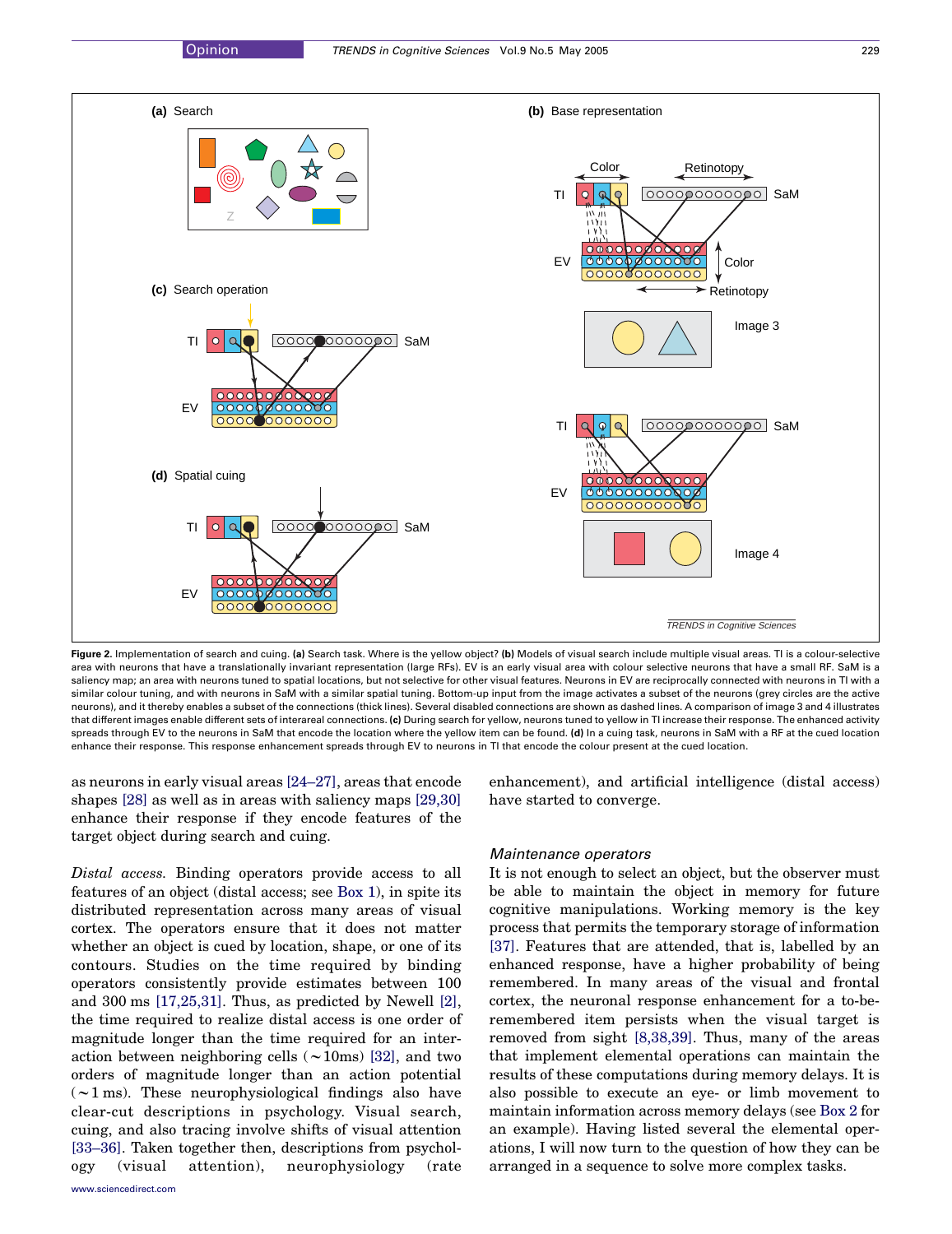#### Box 2. Reading a map

Imagine driving with your partner en route to a camping site. You have just passed a church and now you approach an unexpected fork in the road. You therefore ask your partner whether you should turn to the left or to the right. After a few seconds of looking at his or her map, your partner replies 'left'. To answer this question, he or she must find the road along which you are traveling, the final destination, and then determine which road will bring you to the destination.

When she directs her gaze to the map, feedforward connections rapidly extract various visual features (base representation in Fig. Ia). Thereafter, several elemental operators must be executed. Because your partner does not know where you are, she begins by conducting two visual searches, one for the camping-site to which you are headed and one for the church that you just passed. These searches can be conducted in either order; however, lets assume that she looks for the camping-site first. As a result, the location of the camping site is labelled with an enhanced neuronal response in areas with a map of the visual field (Fig. Ib). This location must be stored for future use, as your partner executes the second search for the church. She may put her finger on the map where the camping site was found ('2' in Fig. Ib), while looking for the church [\[45\]](#page-7-0). The second search produces the location of the church and labels it with an enhanced response (Fig. Ic). The location of response enhancement can be used as the starting point for the subsequent trace operation. The trace operator labels the first part of the route, but it then encounters the junction. Some evidence suggests that participants only trace one curve at a time [\[51\],](#page-7-0) I will therefore assume that your partner follows the right turn and eventually finds that this road is blocked (Fig. Id). She identifies the cause of this blockade as a village near a river (the response enhancement at the road's end provides a spatial cue). She suppresses this part of the road to ensure that she will not take the erroneous turn twice (maintenance operator, Fig. Ie). After another tracing operation, she finds the correct route (Fig. If).

This example illustrates how a small set of operations can be used to solve a relatively complex task. At present, the explanatory power of this theory is limited because I did not specify how the appropriate operators get selected at each step of the routine. In cognitive theories, such as ACT [\[1\]](#page-6-0) and SOAR [\[2\]](#page-6-0), the order of these operators is controlled as items that are added or removed from working memory to bias the selection of subsequent operations. At the start of this task, for example, the content of working memory would bias the selection of search operators. The exploration of these control processes constitutes an important avenue for future research.



Figure I. A sequence of elemental operations in map reading (see text for details).

#### Visual routines

Visual routines represent a system level higher than that of the elemental operators [\[5\]](#page-6-0) (e.g. see Box 2). There are only a limited number of elemental operations; nonetheless, it is possible to construct a virtually unlimited set of visual routines as the operations can form many different sequences [\[5,10\]](#page-6-0). As each operation typically requires on the order of 100–300 ms to be executed, a routine can take a second or several seconds. This section addresses two issues regarding the organization and execution of routines: (1) how information is transferred from one elemental operator to the next, and (2) what mechanisms determine the order of operations.

To gain insight in these issues, we recently investigated a simple routine in the visual cortex of macaque monkeys [\[7\].](#page-6-0) The task, illustrated in [Figure 3a](#page-5-0), required the monkey to fixate on a central grey marker (fixation point) that changed its colour (to either yellow or blue). The colour of the fixation point instructed the monkeys to search for a marker with the same colour. Thus, in the trial illustrated in [Figure 3](#page-5-0)a, the monkey had to search for a blue marker. This marker represented the beginning of a target curve (T in [Figure 3a](#page-5-0)) that the monkey had to trace to locate a larger circle at the other end that was the target for an eye movement.

This task can be solved by a routine composed of two operators, first search, then tracing. We measured neuronal activity in area V1 as the monkeys performed this task. The initial registration of the stimuli occurred at a latency of 39 ms (grey in [Figure 3](#page-5-0)b); this corresponds to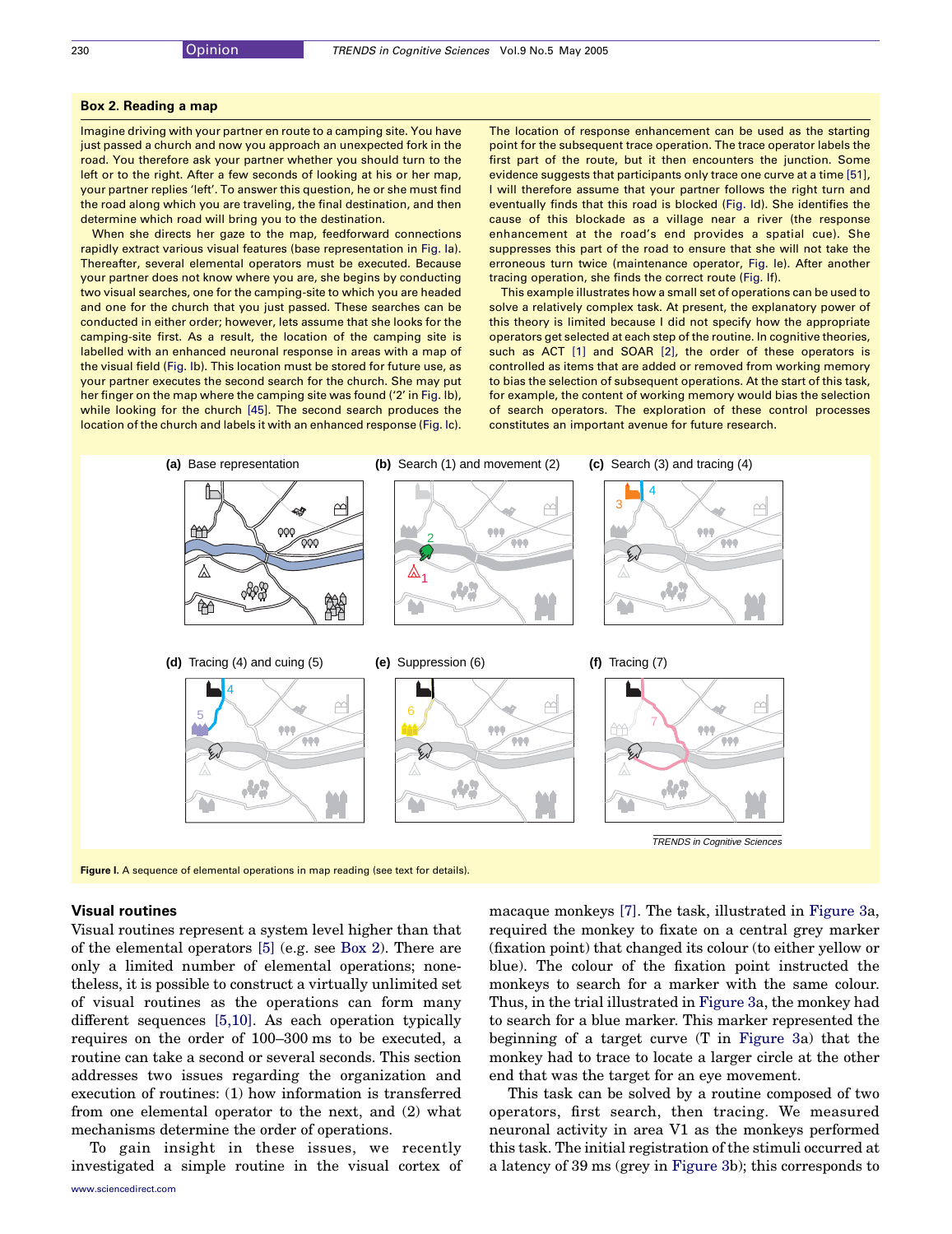<span id="page-5-0"></span>

Figure 3. Neuronal responses in monkey area V1 during a visual routine. (a) The animal's ask was to locate a marker that had the same colour as the fixation point (here blue) and to trace the curve (target curve, T) connected to that marker. The animal had to locate a larger circle at the other end of this curve, which was the target for an eve movement. The other curve (D) was a distractor. (b) Time course of neuronal activity in area V1. Thirty-nine ms after stimulus onset, all the neurons with RFs that fall on the curves are activated (grey rectangles). After 159 ms, neuronal responses to the blue colour are enhanced (green rectangle). This response enhancement can provide the starting point for the tracing operator that enhances responses evoked by the target curve at a latency of 229 ms (orange). Shown below are the average time course of the initial visual response (grey), the response enhancement due to search (green), and tracing (orange). (c) Simple task where the monkey does not have to search, as he can start to trace at the fixation point. The latency of visual response does not change (grey), but the response enhancement due to tracing now occurs after 130 ms, 100 ms earlier than in the more complex task.

what we called base representation. One hundred and twenty milliseconds later (159 ms after display onset), the neurons representing the cued colour in their receptive field enhanced their response (green in Figure 3b). This response enhancement was presumably caused by a colour-selective feedback signal from higher visual areas (see [Figure 2](#page-3-0)c) that labelled the colour at the beginning of the target curve. After an additional 70 ms (229 ms after stimulus appearance), neuronal activity in V1 differentiated the target curve from the distractor curve, because neuronal responses evoked by the target curve were enhanced (orange in Figure 3b).

The monkeys also performed a simpler task that could be solved by just tracing (Figure 3c). The onset of the initial volley of activity in V1 was the same as in the complex task, but now the response enhancement caused by tracing occurred at 130 ms; that is, 100 ms earlier. Thus in the complex task, the search operator delayed the subsequent tracing operator, suggesting that these operators are executed serially.

#### Information transfer

In such a routine it is essential that information from one elemental operation is transferred to the next. The data of Figure 3 provide insight into how the visual cortex transfers information between elemental operators. The result of the search operator is a response enhancement of neurons in retinotopic areas (Figure 3, green RFs; see also

[\[25,40\]\)](#page-6-0), which can be used as starting point for the tracing operator. Thus, the enhanced response in retinotopic areas transfers the position information from the search operator to the tracing operator – this transfer is called 'call-by-focus'. Call-by-focus is a very general mechanism, as other variables, like shapes, colours, or motion directions can be transferred similarly, as a maintained response enhancement in areas tuned to these features [\[7\]](#page-6-0). The persistence of this response enhancement corresponds to the temporary storage of features in working memory [\[41–44\]](#page-7-0) ([Table 1\)](#page-1-0).

#### Sequencing of operators

In the task of Figure 3a, the monkey first searched and then traced, in a fixed sequence. The order of operators may be more variable in other tasks, and subjects may even switch between strategies from trial to trial (e.g. [\[45\]](#page-7-0)). Moreover, when the task is new, the participant may use trial and error to find the most efficient sequence of operations (Box 2). This raises the issue of control: what controls the sequencing of operators?

This question has, to my knowledge, not been answered satisfactorily at the neurophysiological level. By contrast, artificial intelligence models, such as ACT-R [\[1\]](#page-6-0) and SOAR [\[2\]](#page-6-0) are specifically designed to deal with issues of control. They make two assumptions: (i) the operations compete for control over behavior, and (ii) only one operation can be executed at one point in time. In the models, the operators'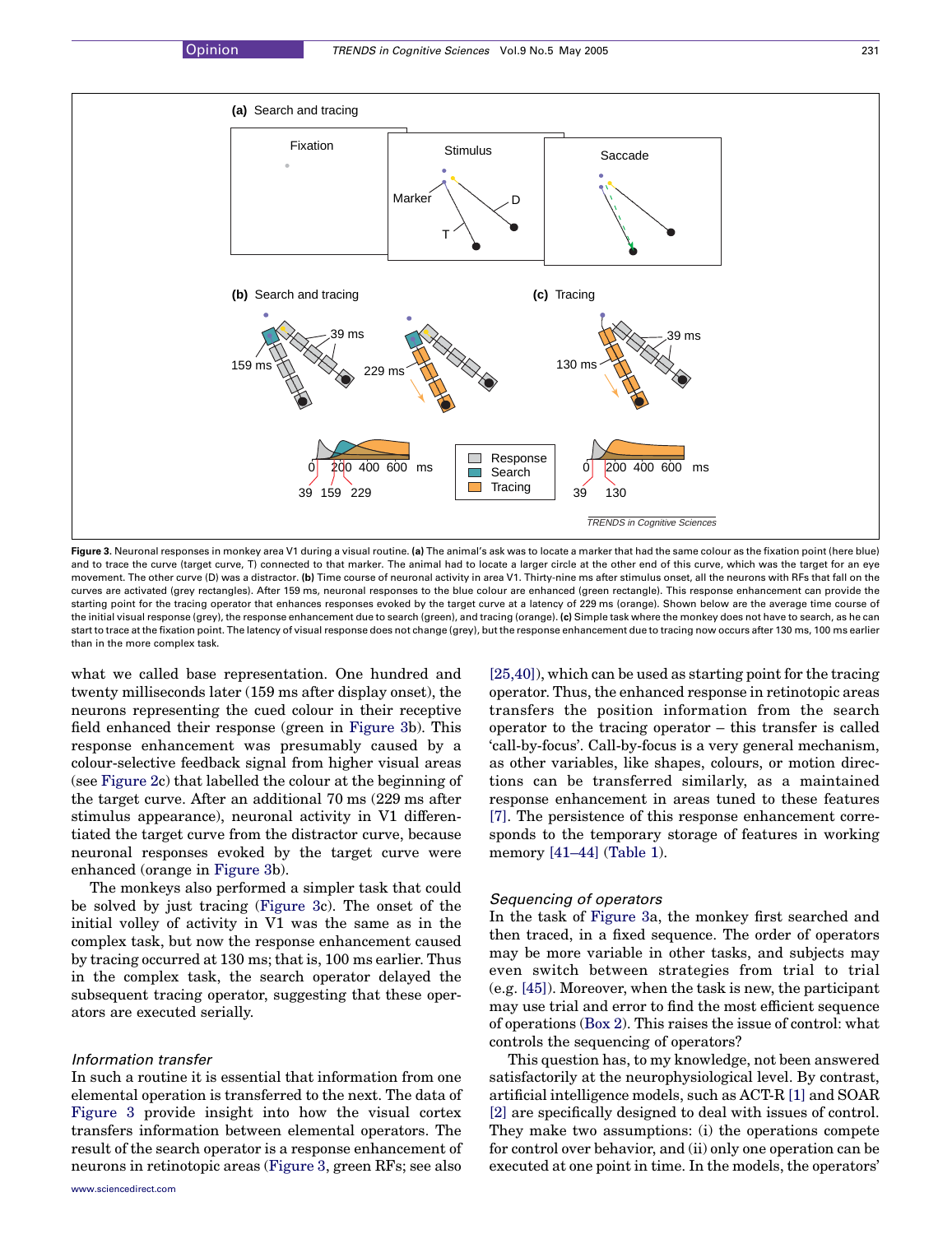<span id="page-6-0"></span>competitive fitness depends on several factors. One factor is the current contents of working memory. Selected operators place their results in working memory, and they thereby influence the selection of subsequent operators. A second factor is the success of an operator's previous applications – the fitness of successful operators is increased, so that they are more likely to be selected when a similar problem reoccurs. This can eventually lead to the formation of fixed sequences called chunks [1,2], which is beneficial when sequences work well in particular situations.

#### Conclusions and future directions

A better understanding of control and chunking at the neurophysiological level would be of great value for our understanding of cognition generally. Some insight into issues of control comes from recent work on perceptual decisions and how they give rise to eye-movement commands (for reviews see [\[46,47\]](#page-7-0)). This raises an important question for future research: do the processes that select elemental operators resemble those that select limb and eye-movements? If so, then insight into the formation of chunks might also have been gained, from experiments where monkeys were trained to carry out arm movements in fixed sequences. These studies revealed neurons in regions of motor cortex that are selective for entire movement sequences [\[48,49\]](#page-7-0). If this generalizes to visual routines, then the sequences of elemental operations might originate from areas outside the visual cortices; for instance, a recent study in the prefrontal cortex of monkeys has described neurons that encode abstract rules of how the monkey should process visual information [\[50\]](#page-7-0). An exciting prospect is to investigate how prefrontal neurons influence the selection of operators implemented in visual areas.

In conclusion, I have proposed that it is necessary to define new system levels that will bridge the gap between the individual neurons and cognition. As an example, I outlined an emerging theory of how networks of neurons spanning several areas of the cortex interact with each other to implement elementary operators in vision. I indicated how successive operators in vision are arranged in a sequence so that routines can be built that solve more complex tasks. Importantly, the elemental operators have correlates in psychology (shifts of attention), neurophysiology (firing rate enhancement), as well as in artificial intelligence (distal access), and the present theoretical framework could therefore foster direct communications between these fields. Indeed, the neurophysiological results reviewed here demonstrate that it is in fact possible to monitor routines in the visual cortex, and they testify that cognitive neurophysiology is entering an exciting era where it can start to test theories in artificial intelligence [5,45].

#### Acknowledgements

I thank Jillian Fecteau and Roos Houtkamp for their helpful comments on the manuscript. This work was supported by a HFSP Young Investigators grant.

#### **References**

- 1 Anderson, J.R. and Lebiere, C. (1998) The Atomic Components of Thought, Erlbaum
- 2 Newell, A. (1990) Unified Theories of Cognition, Harvard University Press
- 3 Hupé, J.M. et al. (1998) Cortical feedback improves dicrimination between figure and background by V1, V2 and V3 neurons. Nature 394, 784–787
- 4 Moore, T. and Armstrong, K.M. (2003) Selective gating of visual signals by microstimulation of frontal cortex. Nature 421, 370–373
- 5 Ullman, S. (1984) Visual routines. Cognition 18, 97–159
- 6 Formisano, E. et al. (2002) Tracking the mind's image in the brain I: time-resolved fMRI during visuospatial working memory. Neuron 35, 185–194
- 7 Roelfsema, P.R. et al. (2003) Subtask sequencing in the primary visual cortex. Proc. Natl. Acad. Sci. U. S. A. 100, 5467–5472
- 8 Rainer, G. et al. (1998) Selective representation of relevant information by neurons in the primate prefrontal cortex. Nature 393, 577–579
- 9 Lamme, V.A.F. and Roelfsema, P.R. (2000) The distinct modes of vision offered by feedforward and recurrent processing. Trends Neurosci. 23, 571–579
- 10 Roelfsema, P.R. et al. (2000) The implementation of visual routines. Vision Res. 40, 1385–1411
- 11 Thorpe, S. et al. (1996) Speed of processing in the human visual system. Nature 381, 520–522
- 12 Felleman, D.J. and Van Essen, D.C. (1991) Distributed hierarchical processing in the primate cerebral cortex. Cereb. Cortex 1, 1–47
- 13 Treisman, A.M. (1996) The binding problem. Curr. Opin. Neurobiol. 6, 171–178
- 14 von der Malsburg, C. (1999) The what and why of binding: the modeler's perspective. Neuron 24, 95–104
- 15 Jolicoeur, P. et al. (1986) Curve tracing: a possible basic operation in the perception of spatial relations. Mem. Cogn. 14, 129–140
- 16 Edelman, S. (1987) Line connectivity algorithms for an asynchronous pyramid computer. Comp. Vision Graphics Image Process. 40, 169–187
- 17 Roelfsema, P.R. et al. (1998) Object-based attention in the primary visual cortex of the macaque monkey. Nature 395, 376–381
- 18 Roelfsema, P.R. and Spekreijse, H. (1999) Correlates of a gradual spread of attention over a traced curve in macaque area V1. Soc. Neurosci. Abstr. 25: 7.2
- 19 van der Velde, F. and de Kamps, M. (2001) From knowing what to knowing where: Modeling object-based attention with feedback disinhibition of activation. J. Cogn. Neurosci. 13, 479–491
- 20 Hamker, F.H. (2005) The reentry hypothesis: the putative interaction of the frontal eye field, ventrolateral prefrontal cortex, and areas V4, IT for attention and eye movement. Cereb. Cortex 15, 431–447
- 21 Phaf, R.H. et al. (1990) SLAM: A connectionist network for attention in visual selection tasks. Cogn. Psychol. 22, 273–341
- 22 Koch, C. and Ullman, S. (1985) Shifts in selective visual attention: towards the underlying neural circuitry. Hum. Neurobiol. 4, 219–227
- 23 Fukushima, K. (1988) A neural network for visual pattern recognition. IEEE Computer 21, 65–75
- 24 Desimone, R. and Duncan, J. (1995) Neural mechanisms of selective visual attention. Annu. Rev. Neurosci. 18, 193–222
- 25 Chelazzi, L. et al. (2001) Responses of neurons in macaque area V4 during memory-guided visual search. Cereb. Cortex 11, 761–772
- 26 Motter, B.C. (1994) Neural correlates of attentive selection for color or luminance in extrastriate area V4. J. Neurosci. 14, 2178–2189
- 27 Treue, S. and Maunsell, J.H.R. (1999) Effects of attention on the processing of motion in macaque middle temporal and medial superior temporal visual cortical areas. J. Neurosci. 19, 7591–7602
- 28 Chelazzi, L. et al. (1993) A neural basis for visual search in inferior temporal cortex. Nature 363, 345–347
- 29 Schall, J.D. and Thompson, K.G. (1999) Neural selection and control of visually guided eye movements. Annu. Rev. Neurosci. 22, 241–259
- 30 Colby, C.L. and Goldberg, M.E. (1999) Space and attention in parietal cortex. Annu. Rev. Neurosci. 22, 319–349
- 31 Luck, S.J. et al. (1997) Neural mechanisms of spatial selective attention in areas V1, V2, and V4 of macaque visual cortex. J. Neurophysiol. 77, 24–42
- 32 Nowak, L.G. et al. (1997) Corticocortical connections between visual